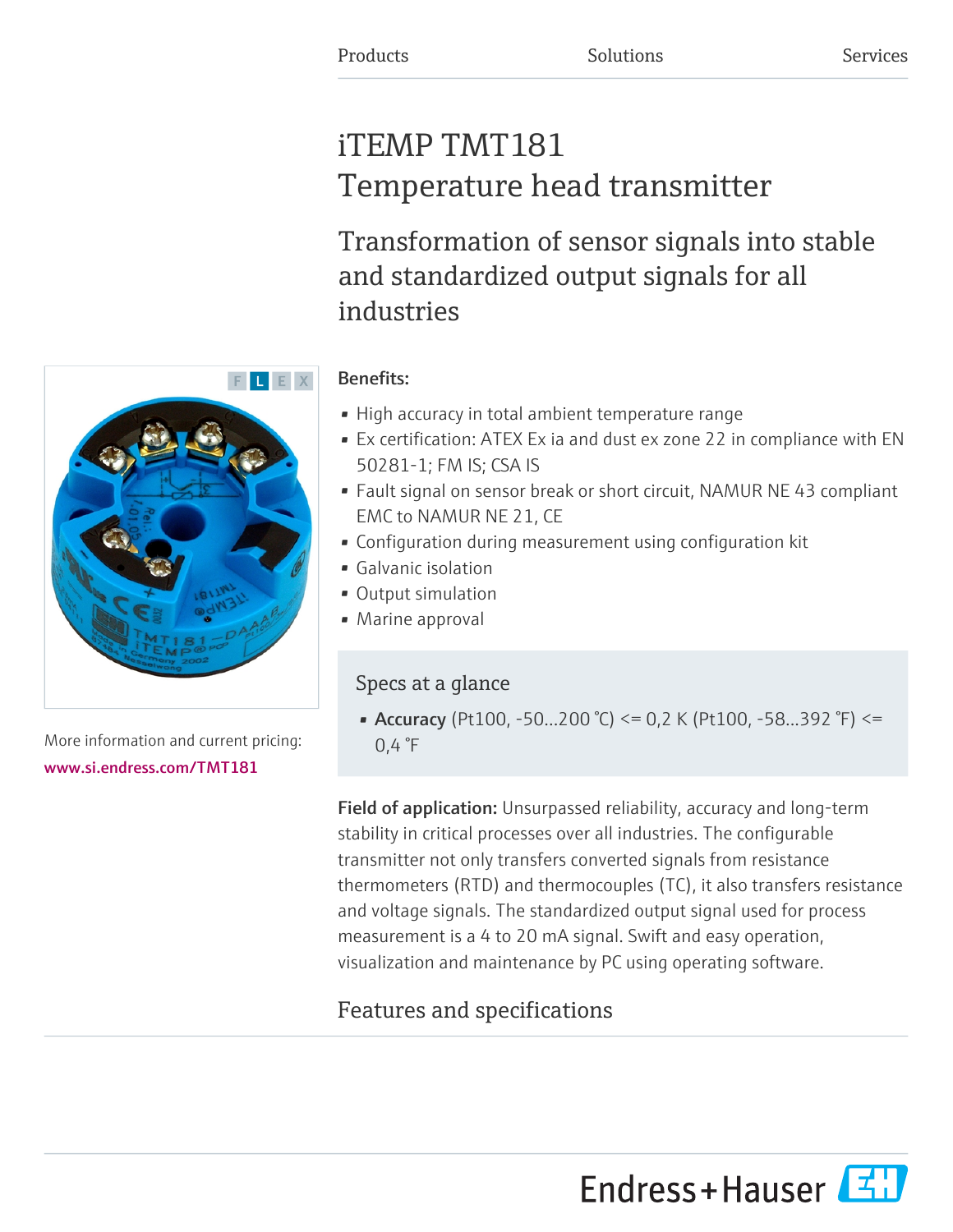### Temperature transmitters Measuring principle

Head transmitter

### Input

1 x RTD, TC, Ohm, mV

### **Output**

1 x analog 4...20 mA

### Auxiliary power supply

8...35 V DC (standard-version) 8...30 V DC (Ex-version)

### **Communication**

PCP (pc-programmable)

### Installation

Terminal head form B

### Accuracy

(Pt100, -50...200 °C) <=  $0,2$  K (Pt100, -58...392 °F) <= 0,4 °F

### Galvanic isolation

yes